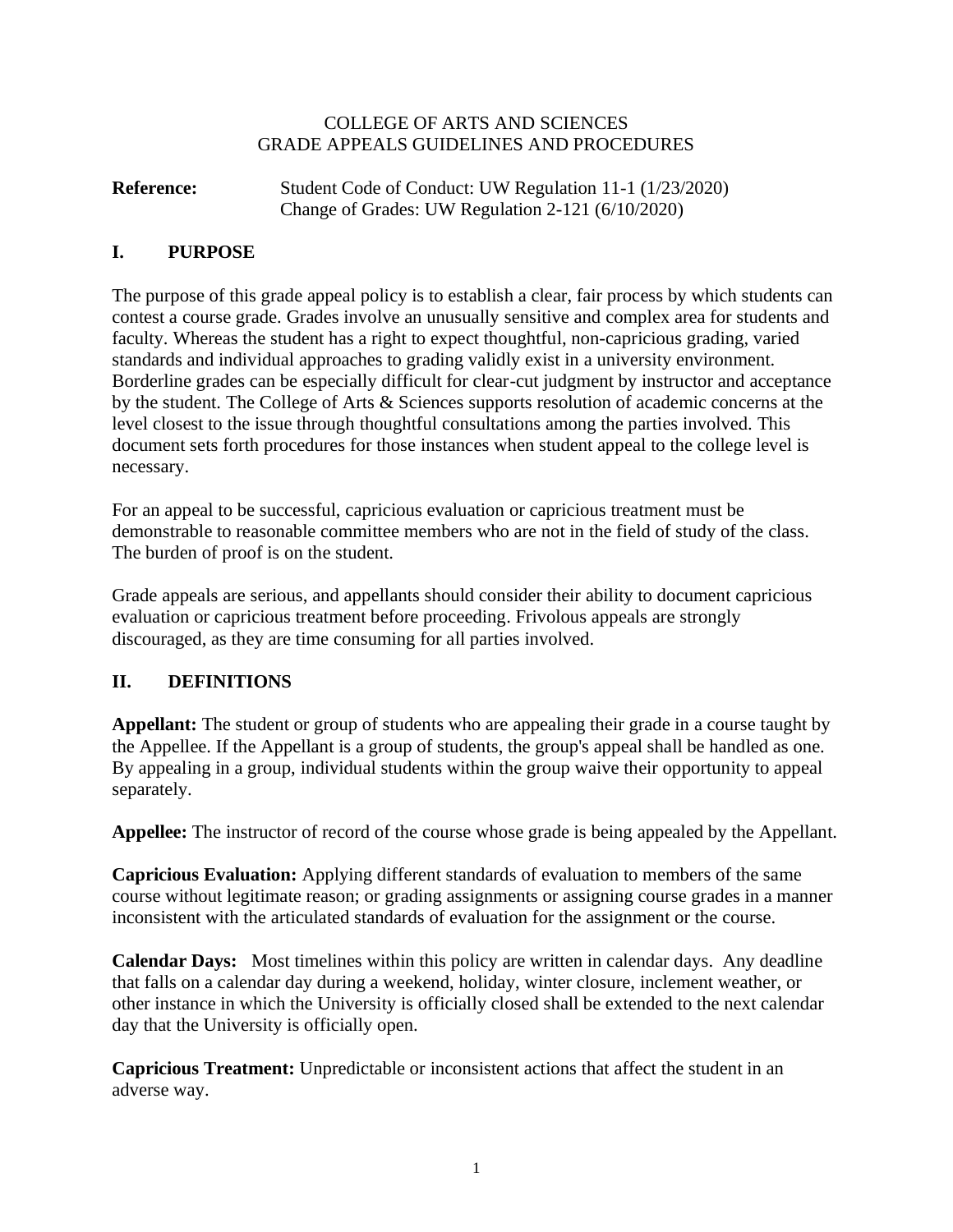**College Appeals Coordinator:** An Associate Dean or designee appointed by the College Dean who will facilitate college-level hearings in cases of grade appeals.

**Grounds for Appeal:** One of two conditions on which the Appellant bases their appeal: (a) Capricious Evaluation, and/or (b) Capricious Treatment.

**Hearing Officer:** An impartial hearing officer is selected by the College Appeals Coordinator. The Hearing Officer shall not be a member of the department of the Appellee.

**Hearing Panel:** A group of at least three members that includes: the Hearing Officer, at least one additional faculty member, and at least one student, whose major is within the college, to be selected by the College Appeals Coordinator. If the appellant is a graduate student, a graduate student will serve on the hearing panel. If the appellant is an undergraduate student, an undergraduate student will serve on the hearing panel. The panel members shall not be members of the department of the Appellee. The Appeals Coordinator serves as an ex-officio member of the hearing panel to facilitate the process.

**Jurisdiction:** These guidelines apply to both undergraduate and graduate students in the College.

**Working Days:** Business days excluding any days the University is officially closed.

# **III. PROCEDURES TO APPEAL GRADES**

This policy and the procedures set forth below apply solely to student appeals of a course grade within the College. Instructors who have determined they made an error in a student's grade may change grades pursuant to the processes set forth in UW Regulation 2-121. Separate policies and procedures for charges involving academic dishonesty allegations are governed by UW Regulation 2-114. Grade disputes based, in whole or in part, on claims of discrimination as set forth in UW Regulations 4-2 and 4-3 should be referred to the University's Equal Opportunity Report and Response Unit and will be governed by those policies and procedures.

# **A. Informal Consultative Process**

- 1. All grade dispute resolutions shall begin with consultation between the student or group of students and the instructor. The student or group shall request, in writing, that the instructor reconsider the grade. In this request, the student or group shall specifically identify their reasons supporting the request for reconsideration by the instructor. The student or group may also request to meet with the instructor to further discuss the student's request.
- 2. The instructor shall reply in writing to the student's or group's written request for reconsideration. The instructor is encouraged, but not required, to honor a student's or group's request to additionally meet to discuss the issue regarding the grade.
	- (a) If during this initial review, the instructor determines that they made an error when determining the grade(s), the instructor shall follow UW regulation 2-121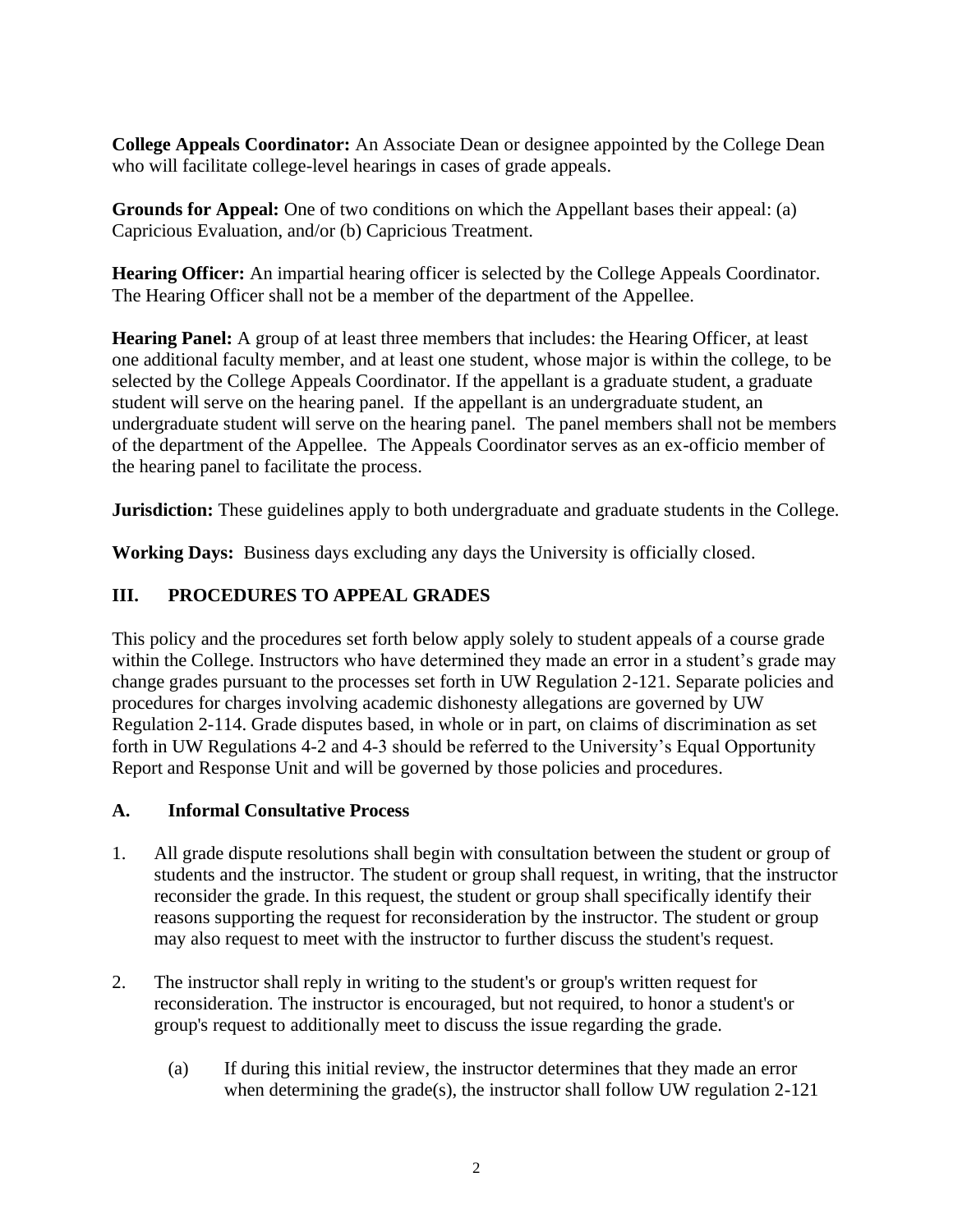and complete the University Registrar's procedures for correcting that error. This process requires that the instructor inform the student or group that an error was made and that the instructor is pursuing correction and that the error correction has received approval by the Department Head and the College Dean (or designee).

- (b) If the instructor determines that there is no basis for reconsideration of the grade(s) and there was no error when determining the grade(s), the instructor shall inform the student or group in writing that their request for consideration of the grade has been denied and may, at their discretion, include a brief summary of how the grade(s) was determined in accordance with the course syllabus.
- (c) If the instructor is not available, the Department Head can act in the instructor's place for this process.
- 3. If the student or group does not resolve their issues regarding their grade(s) with the instructor, the student or group shall then request, in writing, a meeting with the Head of the Department in which the course is offered. If the Department Head is the instructor whose grade is being challenged, or has acted in lieu of the instructor, the request for a meeting shall be to the Dean (or designee), who shall then conduct the steps in Sections III (A) steps 4-6 in lieu of the Department Head. In this request, the student or group shall include a brief summary of their interactions with the instructor.
- 4. The Department Head shall schedule and conduct separate meetings with the student or group and the instructor to provide both the student or group and the instructor an opportunity to present any relevant information pertaining to the grade(s) in the course and the reasons the student or group has requested reconsideration of their grade(s).
- 5. The Department Head shall then work with the instructor to resolve the grade dispute. If the Department Head and the instructor cannot reach agreement, the Department Head, the Dean (or designee) and the instructor shall work to resolve the grade dispute.
- 6. If the Department Head, instructor, and Dean/designee (if participating) agree on a response to the grade dispute, the Department Head shall communicate that response to the student or group and the informal consultative process is complete. If the student or group does not agree with the response, the informal consultative process has not achieved resolution and the student or group may initiate a formal appeal.
- 7. If the Department Head, instructor, and Dean/designee cannot agree on a response to the grade dispute, the Department Head shall notify the student or group that the informal consultative process is complete but has not achieved resolution and therefore the student or group may initiate a formal appeal.

### **B. Formal Appeal Initiation**

1. Once the student or group has completed the Informal Consultative Process or if the Department Head/Instructor have not met the time deadlines within this policy to respond to the student or group through no fault of the student, then the student or group may move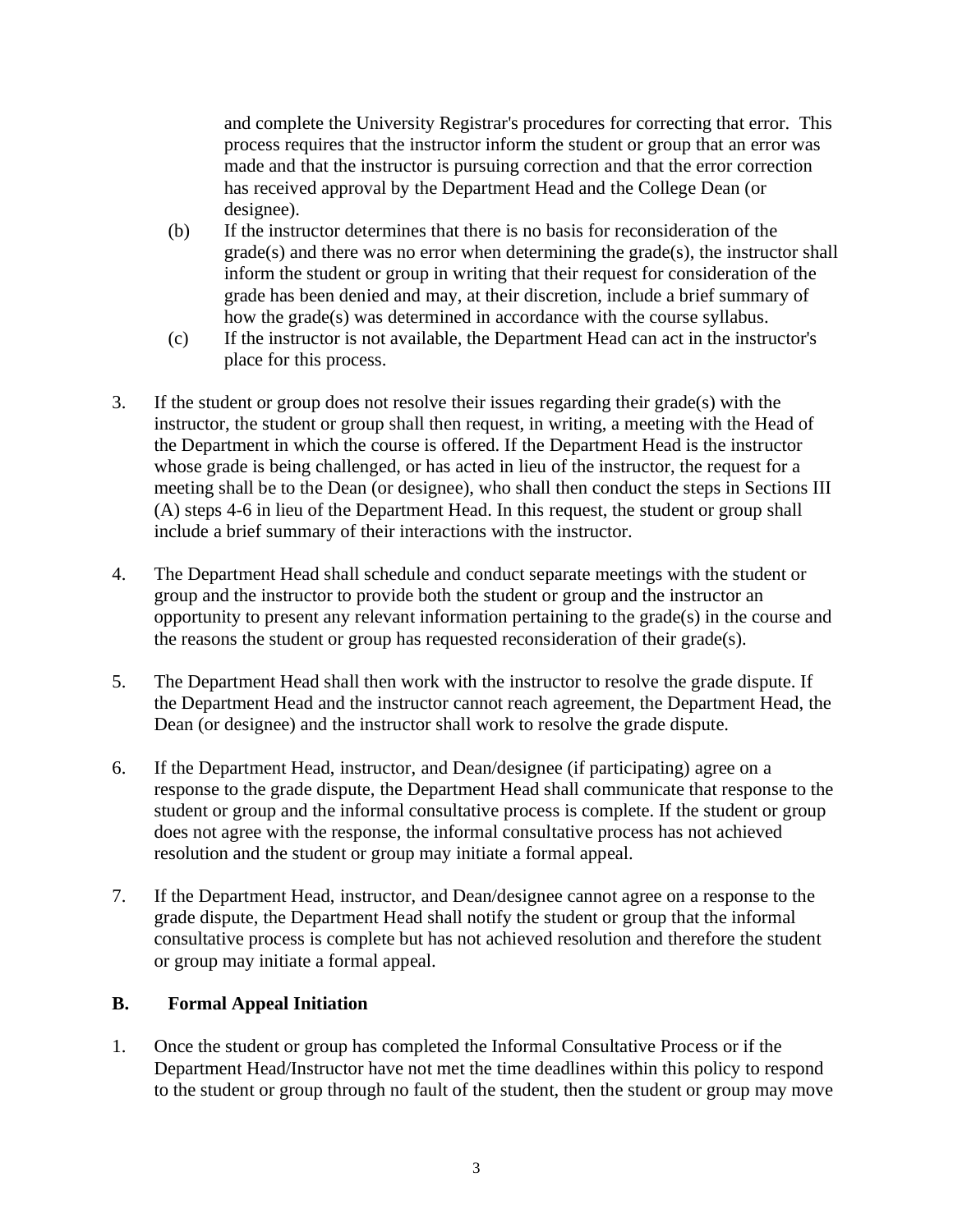forward to initiate a formal written appeal with the College. If the Appellant is a group of students, only one formal appeal shall be filed on behalf of the group.

- 2. The formal appeal by the Appellant shall:
	- (a) Be written and signed by the Appellant.
	- (b) Clearly state the specific bases of the appeal.
	- (c) Provide a step-by-step description of the factual matters of the case.
	- (d) Include documentation of the Informal Consultative Process steps and results.
	- (e) Include a complete copy of the course syllabus with any amendments.
	- (f) Include copies of all relevant grading rubrics (if any).
	- (g) Include the specific remedy requested.
- 3. The formal appeal shall be submitted to the College Appeals Coordinator who will review the appeal for completeness and take one of the following steps:
	- (a) Return the appeal to the Appellant for further revision if the appeal is incomplete, (i.e., does not include all the content mandated in Section (III)(B)). The Appellant may then be permitted to resubmit a revised appeal within a reasonable period of time set by the College Appeals Coordinator.
	- (b) Determine the formal appeal submitted by the Appellant contains the required information in Section III (B) and initiate the Appeals Hearing Procedures in Section IV.

# **IV. APPEALS HEARING PROCEDURES**

### **A. Prehearing Procedures**

The Wyoming Rules of Administrative Procedure shall not apply to Grade Appeal hearings.

- 1. The College Appeals Coordinator shall transmit a copy of the formal appeal to the Appellee. The Appellee shall provide a written response after receiving the appeal.
- 2. The College Appeals Coordinator shall select a Hearing Panel and inform the Appellant and the Appellee.
- 3. The Appellant and the Appellee may object to any member of the Panel. Such objections shall be in writing. The College Appeals Coordinator shall evaluate the objections and may in their sole discretion, replace a member of the Panel. The written objections shall remain with the record of the Appeal.
- 4. The College Appeals Coordinator shall schedule the hearing and inform all parties and the Hearing Panel of the date, time, and location. The hearing shall be held in-person but may be held electronically if an in-person hearing is not feasible at the determination of the College Appeals Coordinator.
- 5. Prior to the hearing, the parties shall provide to the College Appeals Coordinator a list of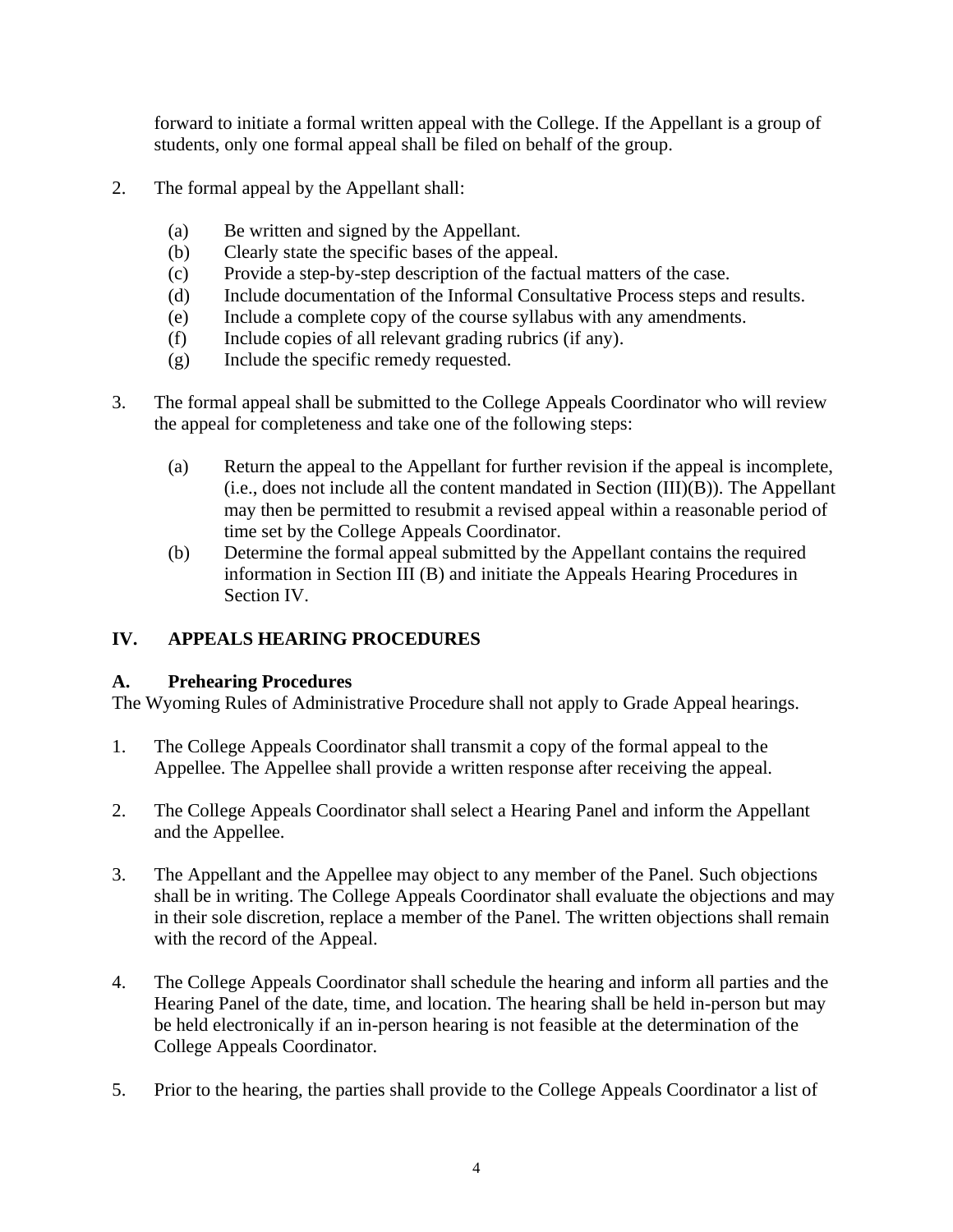witnesses (if any), all supporting evidence and written responses related to the appeal. The College Appeals Coordinator shall ensure that all materials are transmitted to both parties and the Hearing Panel.

- 6. If the Appellant wishes to be accompanied at the hearing by an advisor of their choice, the Appellant must notify the College Appeals Coordinator at least five (5) working days prior to the hearing who their advisor will be and whether the advisor is an attorney. The role of advisor shall only be to consult with the Appellant, not to represent the Appellant. The advisor shall not have a speaking role during the hearing.
- 7. If the Appellee wishes to be accompanied at the hearing by an advisor of their choice, the Appellee must notify the College Appeals Coordinator at least five (5) working days prior to the hearing. The role of advisor shall only be to consult with the Appellee, not to represent the Appellee. If the Appellant has chosen an advisor who is an attorney, the Appellee may be accompanied by an advisor who is a University attorney. The advisor shall not have a speaking role during the hearing.
- 8. The Hearing Officer may have an advisor or an attorney at all hearings, regardless of whether the Appellant or Appellee request an advisor.
- 9. If either party fails to appear at the hearing, the hearing shall still proceed and the party in attendance shall present his or her case to the hearing committee.

### **B. Hearing Procedures**

- 1. The Hearing Officer shall preside over the hearing and have authority over all procedural matters during the hearing. The College Appeals Coordinator will set initial time limits for each portion of the hearing to ensure that all parties have reasonable time to make their statements but may adjust these to ensure individuals with disabilities receive any reasonable accommodations needed pursuant to the Americans with Disabilities Act. The Hearing Officer also has the discretion to extend time limits as necessary to gather needed information.
- 2. The hearing shall include the Hearing Panel, the Appellant, the Appellant's advisor (if applicable), the Appellee, the Appellee's advisor (if applicable), and the College Appeals Coordinator. If witnesses are called, they will be present only for their testimony and answering questions which will occur during the Appellant and Appellee's opening statements respectively.
- 3. Additional members may be included and/or witnesses permitted to stay throughout the proceedings at the discretion of the College Appeals Coordinator in consultation with the Hearing Officer. A recording of the hearing shall be made by the College and shall be the official record of the hearing.
- 4. The order of the proceedings shall be: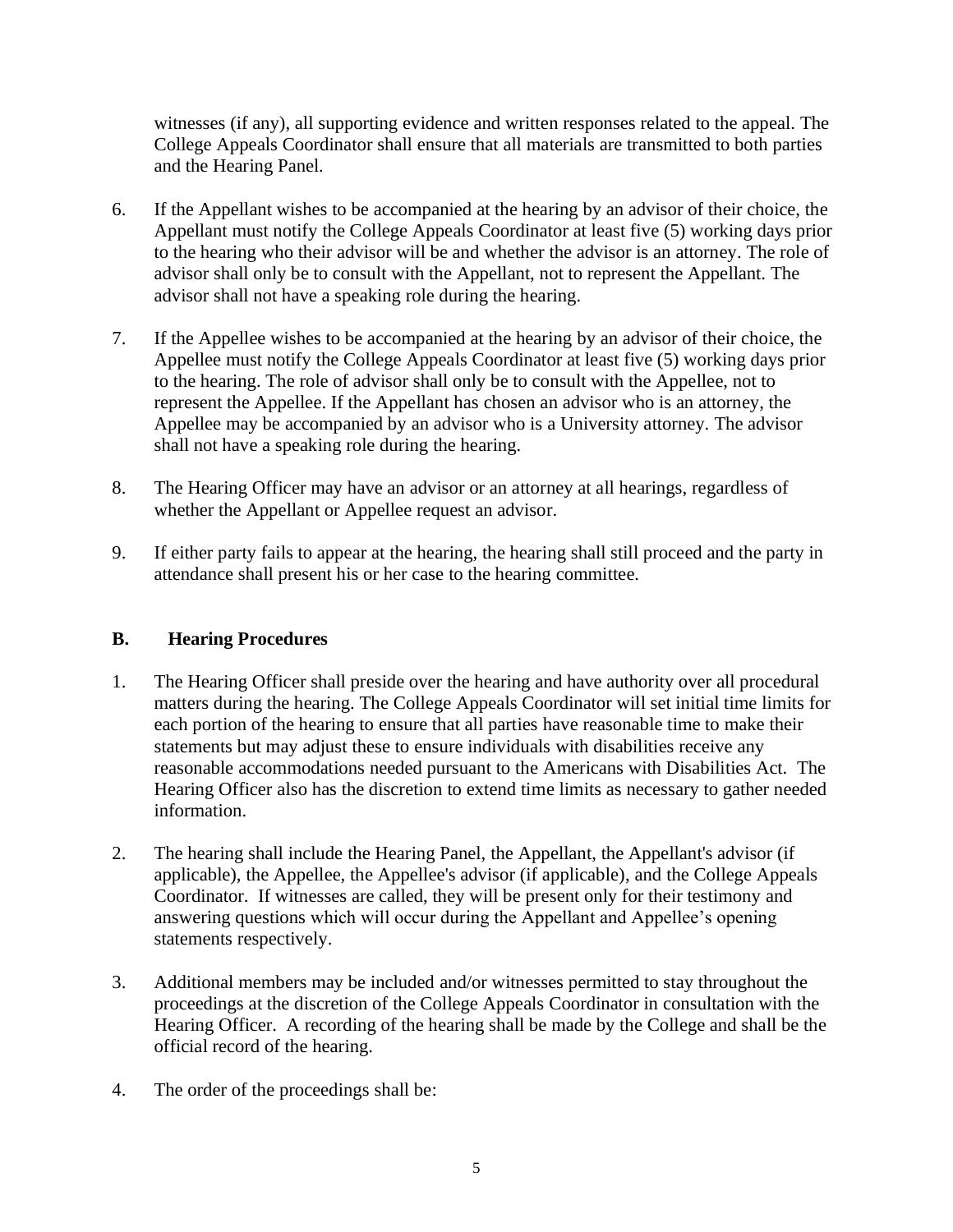- (a) The Appellant presents their case justifying the appeal. Appellant may present witness testimony, if applicable. The burden of proof during the hearing is on the Appellant.
- (b) The Appellee presents their response to the appeal. Appellee may present witness testimony, if applicable.
- (c) Hearing Panel can ask questions of both parties.
- (d) The Appellant presents their rebuttal.
- (e) The Appellee presents their rebuttal.
- (f) Additional questions from the Hearing Panel.
- 5. Any additional or new evidence not submitted in advance of the hearing pursuant to this policy and brought to the hearing is subject to acceptance or rejection by the Hearing Panel without the presence of the parties. If the evidence is accepted, copies of additional evidence shall be provided to all parties and adequate time provided for review of all materials prior to the beginning of the hearing or an extension of the hearing may be granted by the Hearing Panel.
- 6. Hearings shall not be adversarial in tone or fact. Rather, hearings shall be conducted in such a manner that the Hearing Panel and the parties have an opportunity to hear and present all pertinent information. The Hearing Officer or College Appeals Coordinator may take appropriate action if necessary to maintain a professional atmosphere during the hearing.
- 7. After the Appellant's final summary, the Hearing Officer shall declare the hearing closed. The parties shall leave the hearing. No further evidence may be presented after the hearing is closed.
- 8. Immediately after the hearing is closed, the Hearing Panel shall deliberate and, by majority vote, render a decision. The Hearing Panel may:
	- (a) Decide the Appellant met their burden of proof, find for the Appellant and recommend granting the requested grade change,
	- (b) Decide the Appellant failed to meet their burden of proof, find for the Appellee and recommend that the grade remain unchanged, or
	- (c) Identify another solution and recommend that this solution be implemented.
- 9. The Hearing Officer shall prepare a report to be sent to the Dean and the College Appeals Coordinator. The report shall include:
	- (a) The names of the Appellant and Appellee,
	- (b) The course and semester the course was offered,
	- (c) A summary of the evidence presented,
	- (d) The Hearing Panel's findings, and
	- (e) The decision of the Hearing Panel.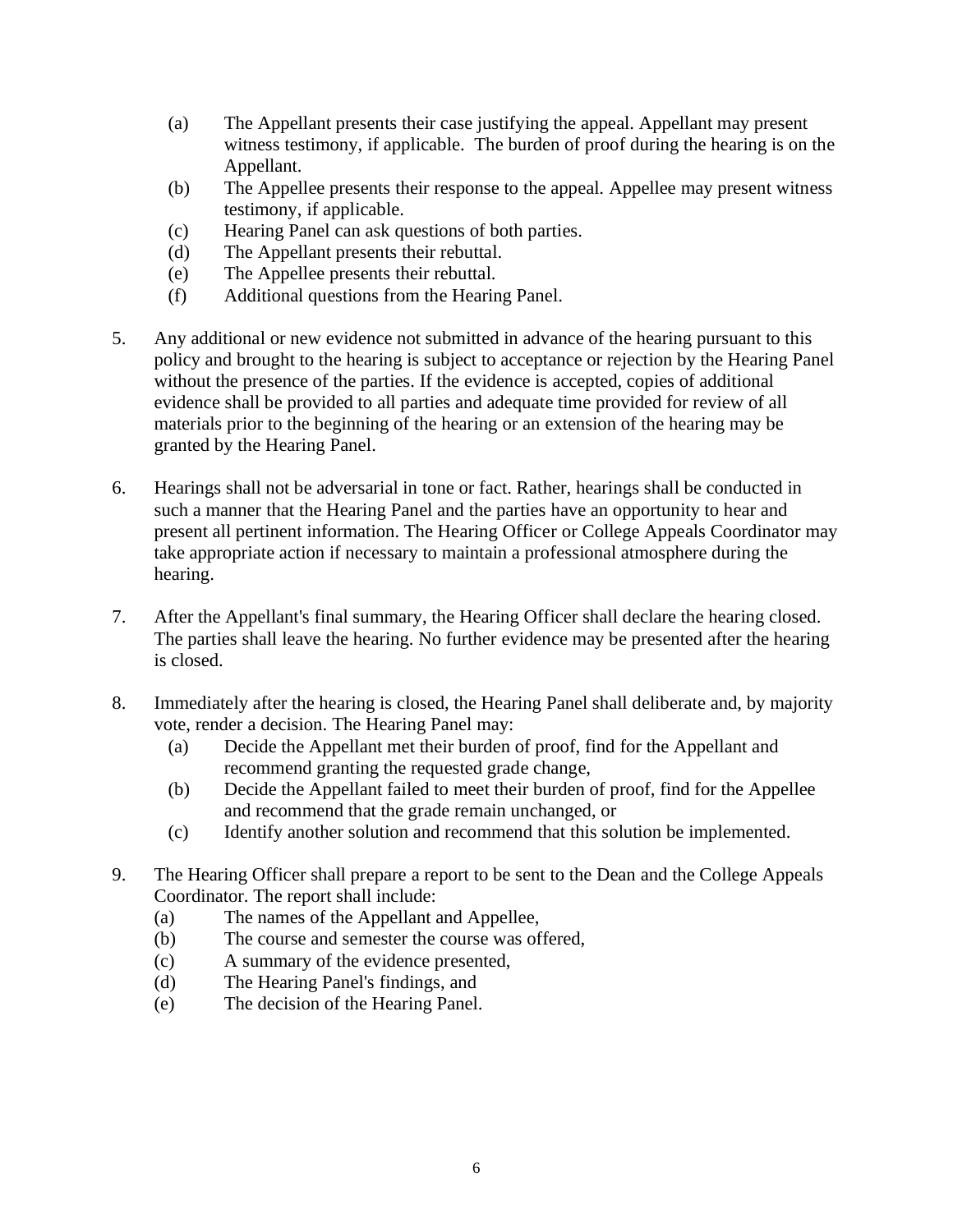### **V. IMPLEMENTATION OF THE DECISION**

- 1. The Dean will review the report and may approve or deny the decision of the Hearing Panel or has the discretion to remand the case back to the Hearing Panel for further evaluation prior to the Dean arriving at a final decision.
- 2. The Dean shall inform the parties in writing of the Hearing Panel's decision as well as the Dean's approval or denial of the decision. The Dean shall also indicate the remedies to be implemented, if any, and inform the Appellant that if they desire to appeal the College decision, they may file a written appeal with the Vice Provost for Undergraduate Studies or the Vice Provost for Graduate Studies in Office of Academic Affairs (as appropriate) or their respective designees within 30 calendar days
- 3. If an appeal is made to the Office of Academic Affairs, all relevant materials from the College Hearing shall be forwarded to Academic Affairs by the College Appeals Coordinator within 14 calendar days after the Office of Academic Affairs receives the appeal from the Appellant.
- 4. The file of the case, containing the record of the hearing, all pleadings and evidence presented in the appeal, the written decision of the Hearing Panel, and the written decision of the Dean shall be maintained by the College Appeals Coordinator for a minimum of two years.

# **VI. TIME LIMITATIONS IN THE APPEALS PROCESS**

- 1. Every effort will be made to complete these processes described in this policy through Section  $(V)(2)$  prior to the end of the spring semester for grades received in the fall semester and prior to the end of the fall semester for grades received in the spring and summer semester (any sessions). Intermediate deadlines described in subsequent sections govern specific processes.
- 2. A student or group of students must initiate the Informal Consultative Process by the  $10<sup>th</sup>$ class day of the fall or spring semester immediately following the term in which the grade was assigned.
- 3. The Informal Consultative Process shall be concluded within 21 calendar days after the student or group of students initiates the process by requesting that the instructor reconsider the grade.
- 4. The Appellant must initiate a Formal Appeal within 14 calendar days of the conclusion of the Informal Consultative Process.
- 5. All efforts will be made to complete the hearing of the Formal Appeal with 30 calendar days, but no longer than 42 calendar days, of the College Appeals Coordinator receiving the Formal Appeal.